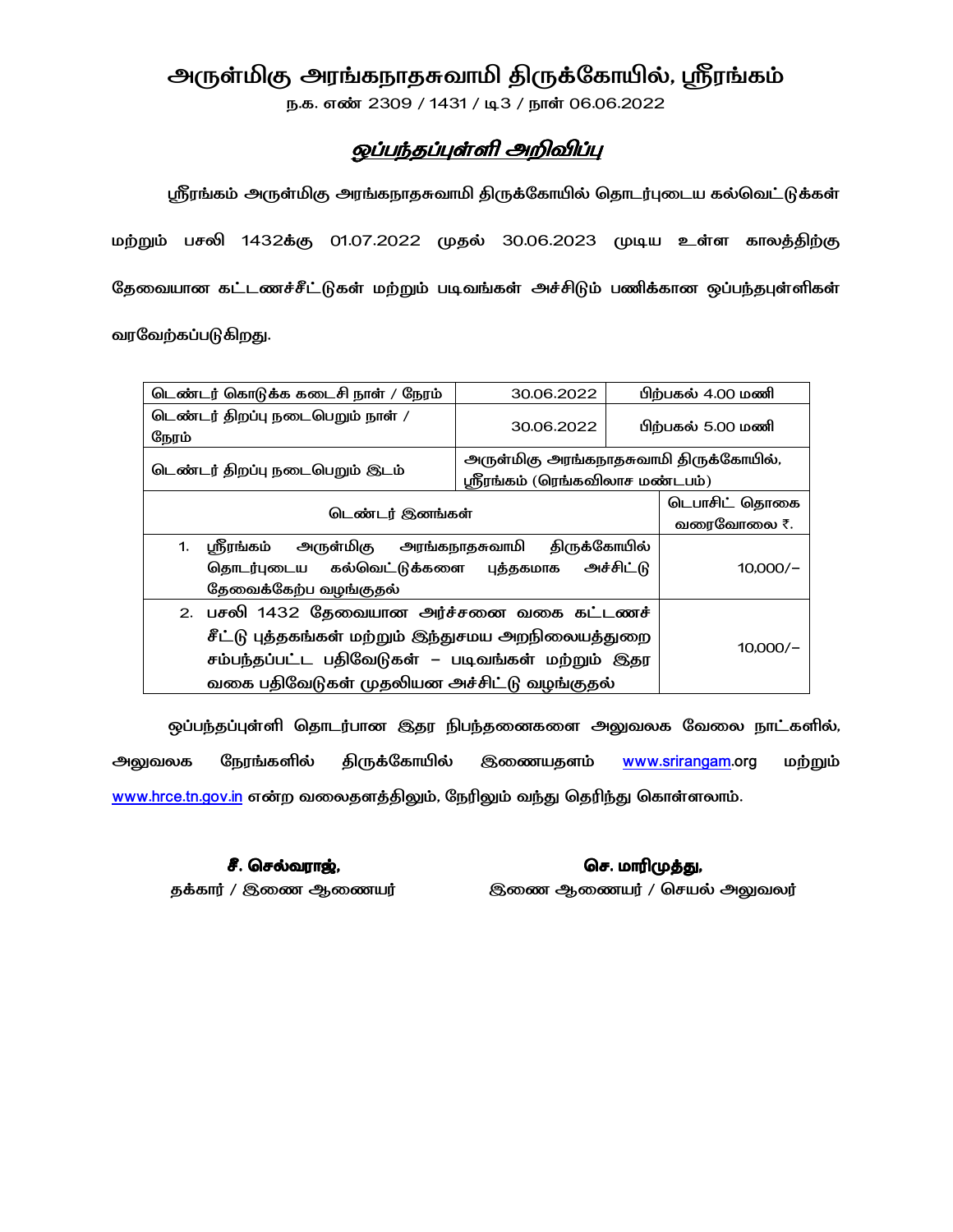## அருள்மிகு அரங்கநாதசுவாமி திருக்கோயில், ஸ்ரீரங்கம்

ந.க. எண் 2309 / 1431 / டி3 / நாள் 06.06.2022

### ஒப்பந்தப்புள்ளி அறிவிப்பு

௴௺௺௷ அருள்மிகு அரங்கநாதசுவாமி திருக்கோயிலின் கல்வெட்டுகளை அச்சிட்டுக் கொடுக்க கீழ்க்கண்ட நிபந்தனைகளுக்குட்பட்டு மூடி முத்திரையிடப்பட்ட ஒப்பந்தப்புள்ளிகள் 30.06.2022ஆம் தேதி மாலை 4.00 மணிக்குள் வரவேற்கப்படுகிறது. டெண்டர் படிவத்தின் விலை ரூ.500/– ஆகும். இதனை 30.06.2022 நண்பகல் 12.00 மணிவரை திருக்கோயிலில் செலுத்தி பெற்றுக்கொள்ளலாம்.

#### **நிபந்தனைகள்**

- கொடுப்பவர்கள் ₹.10,000/-பத்தாயிரம் மட்டும்) 1. ஒப்பந்தப்புள்ளி (ரூபாய் இணை ஆணையர்/செயல் அலுவலர் அருள்மிகு அரங்கநாதசுவாமி திருக்கோயில், ஸ்ரீரங்கம் **என்ற பெயரில்** டெண்டர் டெபாசிட் தொகை செலுத்தி ரசீது பெற்று டெண்டர் மீது ரசீது எண். குறிப்பிட்டு டெண்டர் கவர் மூடி, முத்திரையிட்டு உரிய காலத்தில் கொடுக்க வேண்டும். டெண்டர் டெபாசிட் தொகைக்கு வட்டி ஏதும் கிடையாது.
- 2. இத்துடன் இணைக்கப்பட்டுள்ள அச்சுபணி விவரம் Details of Printing Work-ல் கண்டுள்ளவாறு, புத்தங்கள் திருக்கோயிலின் தேவைக்கேற்ப (As Per Indent) எண்ணிக்கையில் அச்சிட்டு வழங்க வேண்டும்.
- 3. டெண்டர் கொடுப்பவர்கள், திருக்கோயில் டெண்டர் படிவத்தில், பூர்த்தி செய்து கொடுக்க வேண்டும்.
- 4. வரப்பெற்ற டெண்டர் 30.06.2022 ஆம் தேதியன்று மாலை 5.00 மணியளவில் ஆஜரில் உள்ளவர்கள் முன்னிலையில் திறக்கப்படும்.
- 5. டெண்டரை ஏற்கவோ, நிராகரிக்கவோ, வேறு தேதிக்கு மாற்றவோ இணை ஆணையர் / செயல் அலுவலருக்கு பூரண அதிகாரம் உண்டு. டெண்டர் நிபந்தனைகளில் கூட்டவோ, குறைக்கவோ, திருத்தவோ திருக்கோயில் நிர்வாகத்திற்கு உரிமை உள்ளது.
- 6. டெண்டர் இந்து சமய அறநிலையத்துறை ஆணையரின் அங்கீகாரத்திற்கு உட்பட்டு அனுமதி வழங்கப்படும்.
- 7. டெண்டர் உறுதி ஆகாதவர்கள் டெண்டர் டெபாசிட் வேண்டும் பொழுது அசல் ரசீதுடன் விண்ணப்பிக்க வேண்டும்.
- அச்சிட வேண்டிய புத்தங்களின் மாதிரியிணை 8. டெண்டர் உறுதியானவர் (Proof) இத்திருக்கோயிலின் ஒப்புதல் பெற்ற பின்னரே அச்சிட வேண்டும்.
- 9. புத்தங்கள் அச்சிட முன்பணம் வழங்கப்படமாட்டாது. டெண்டர் வழங்கும் நபர் / நிறுவனம் குறைந்தபட்சம் 5 வருடங்கள் புத்தகம் அச்சிடுவதற்கான முன் அனுபவம் பெற்று இருக்க வேண்டும். அதற்கான சான்றுபெற்று இருக்க வேண்டும்.
- 10. டெண்டர் தொடர்பாக சந்தேகம் ஏற்பட்டால் திருக்கோயில் நிர்வாகம் அளிக்கும் தெளிவுரையே முடிவானதாகும்.
- 11. இதர விபரங்களை திருக்கோயில் அலுவலகத்தில் அலுவலக வேலைநாட்களில், வேலை நேரங்களில் தெரிந்து கொள்ளலாம்.

திருக்கோயில் நிர்வாகம்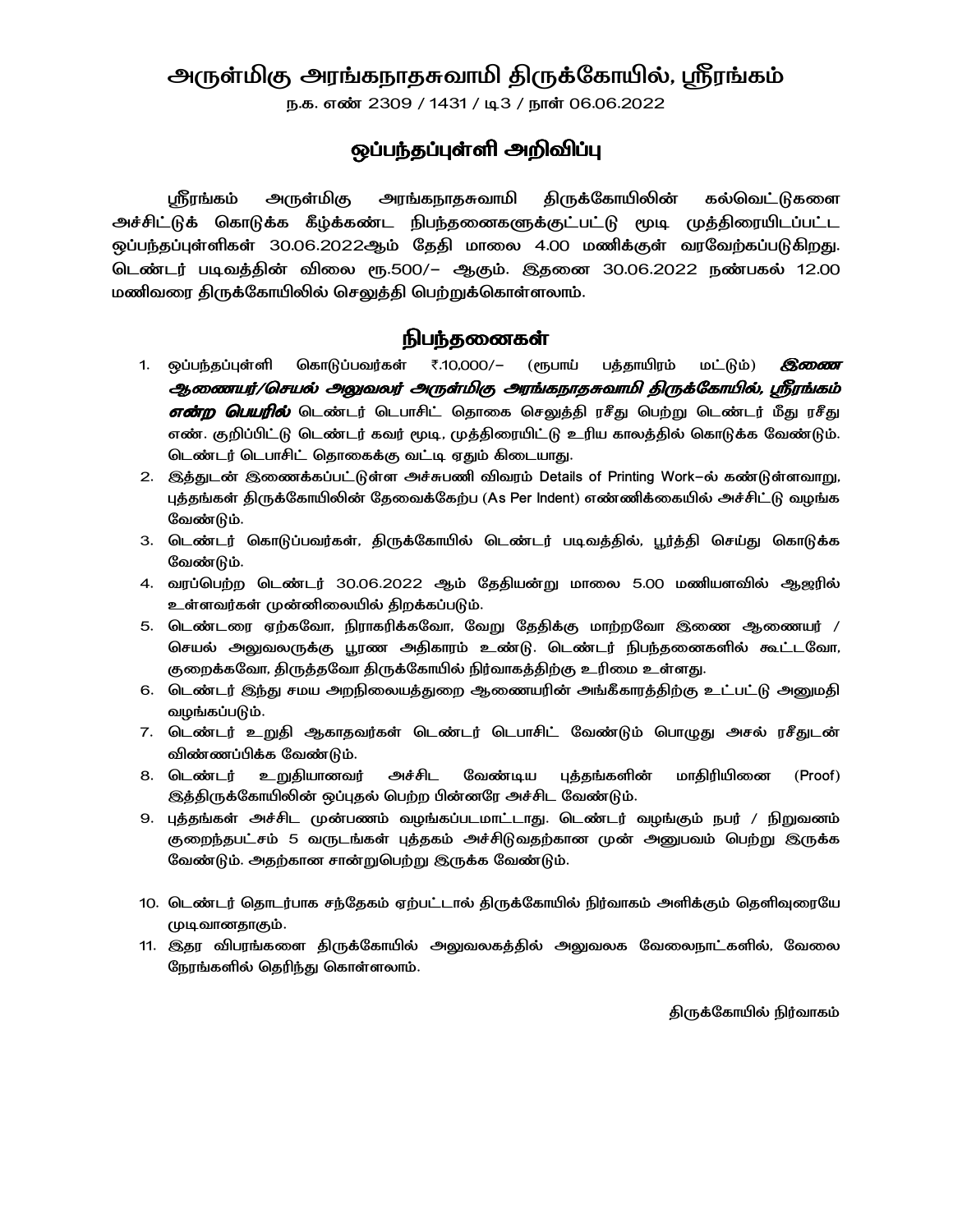## அருள்மிகு அரங்கநாதசுவாமி திருக்கோயில், ஸ்ரீரங்கம் <u>ந.க. எண் 5546 / 1431 / டி 3 (1) / நாள்</u>

#### கட்டணச் சீட்டுகள் அச்சிடுதல் மறு ஒப்பந்தப்புள்ளி விளம்பரம்

திருச்சிராப்பள்ளி மாவட்டம், ஸ்ரீரங்கம் அருள்மிகு அரங்கநாதசுவாமி திருக்கோயில் உபயோகத்திற்கு பசலி 1432 தேவையான அர்ச்சனை வகை கட்டணச் சீட்டு புக்குகங்கள் மற்றும் இந்துசமய அறநிலையக்துறை சம்பந்தப்பட்ட பதிவேடுகள் – படிவங்கள் மற்றும் இதர வகை பதிவேடுகள் முதலியன அச்சிட்டு வழங்க 27.05.2022 மாலை 4.00 மணிவரை ஒப்பந்தப்புள்ளிகள் கோரப்பட்டதில் டெண்டர்கள் ஏதும் வரப்பெறாததால் பின்வரும் நிபந்தனைகளுக்கு உட்பட்டு மூடி முத்திரையிடப்பட்ட மறு ஒப்பந்தப்புள்ளிகள் வரவேற்கப்படுகின்றன. மேற்படி மறு ஒப்பந்தப்புள்ளிகள் வருகை தரும் ஒப்பந்தப்புள்ளிதாரர்கள் முன்னிலையில் 30.06.2022 அன்று மாலை 5.00 மணியளவில் இணை ஆணையர்/செயல் அலுவலரால் திறக்கப்படும்.

#### **நிபந்கணைகள்**

- 1. திருக்கோயில் உபயோகத்திற்கு தேவையான அச்சிட்டு வழங்க வேண்டிய விபரங்கள் அடங்கிய பட்டியல் (Tender Schedule Form) ₹.20/- செலுத்தி திருக்கோயில் அலுவலகத்தில் …….06.2022 தேதி பகல் 12.00 மணிவரை பெற்றுக் கொள்ளலாம்.
- 2. மறு ஒப்பந்தப்புள்ளி கொடுப்பவர்கள் வைப்புத் தொகையாக ₹.10,000/− வரைவோலையாக திருக்கோயில் அலுவலகத்தில் செலுத்தி ரசீது பெற்று ரசீது எண்ணை கடித உறைமேல் குறிப்பிட்டு கொடுக்க வேண்டும்.
- 3. மறு ஒப்பந்தப்புள்ளி கொடுப்பவர்கள் விபரப்பட்டியல் (Schedule Form) குறிப்பிட்டுள்ள எதிரில் குறிப்பிட்டுள்ள எண்ணிக்கைக்கு ஏற்பட்ட **இனங்களுக்கு** மொத்த தொகையைத்தான் தெளிவாக குறிப்பிட வேண்டும். மேலும் விற்பனைச் சீட்டு புத்தகங்கள், படிவங்கள், பதிவேடுகள் மற்றும் மேல் அட்டைகள் (Wrapper) முதலானவற்றிற்கு மாதிரித்தாள் (Sample Paper) இணைத்து அனுப்பப்பட வேண்டும். அவ்வாறு மாதிரித்தாள் இணைத்து அனுப்பாத மறு ஒப்பந்தப்புள்ளிகள் கண்டிப்பாக நிராகரிக்கப்படும். மேலும் ஒப்பந்தப்புள்ளிதாரர்கள் கடந்த 5 ஆண்டு காலத்தில் பிரபர திருக்கோயில்களில் ஒப்பந்தங்கள் பெற்று பணிபுரிந்த அனுபவத்திற்கான சான்றும், டெண்டருடன் இணைக்கப்பட வேண்டும்.
- 4. மறு ஒப்பந்தப்புள்ளி அங்கீகாரம் பெற்றவர்கள் தனது சொந்தப் பொறுப்பில் ₹.20/— மதிப்புள்ள அரசு முத்திரைத்தாள் (ஸ்டாம்ப்) (Non Judicial Paper) தாக்கல் செய்து திருக்கோயில் வாசகப்படி முச்சலிக்கா எழுதி கையொப்பம் செய்து தர வேண்டும்.
- *5.* மறு ஒப்பந்தப்புள்ளி உறுதி செய்யப்பட்டு உத்தரவு வழங்கப்பட்ட ஒப்பந்தப்புள்ளிக்காரர் சப்ளை செய்யும் இனங்களில் அச்சுக்கூலியில் 10 சதவிகிதம் பிடித்தம் செய்து தொகை வழங்கப்படும். இத்தொகை 1432ம் பசலி தணிக்கை அறிக்கை பெறப்பட்டபின் திரும்ப வழங்கப்படும்.
- செய்யப்பட்ட ஒப்பந்தப்புள்ளிதாரர்கள் அச்சிட உத்தரவு 6. உறுதி பெற்ற பின்னர் அச்சிடுவதற்கு முன்பு மாதிரிப் பிரதிகளை அலுவலகத்தில் காண்பித்து சரிபார்த்து ஒப்புதல் பெற்ற பின்னரே அச்சிட்டு வழங்க வேண்டும். சரிபார்க்கப்படாத அச்சிடப்பட்ட இனங்கள் ஏற்கப்பட மாட்டாது.